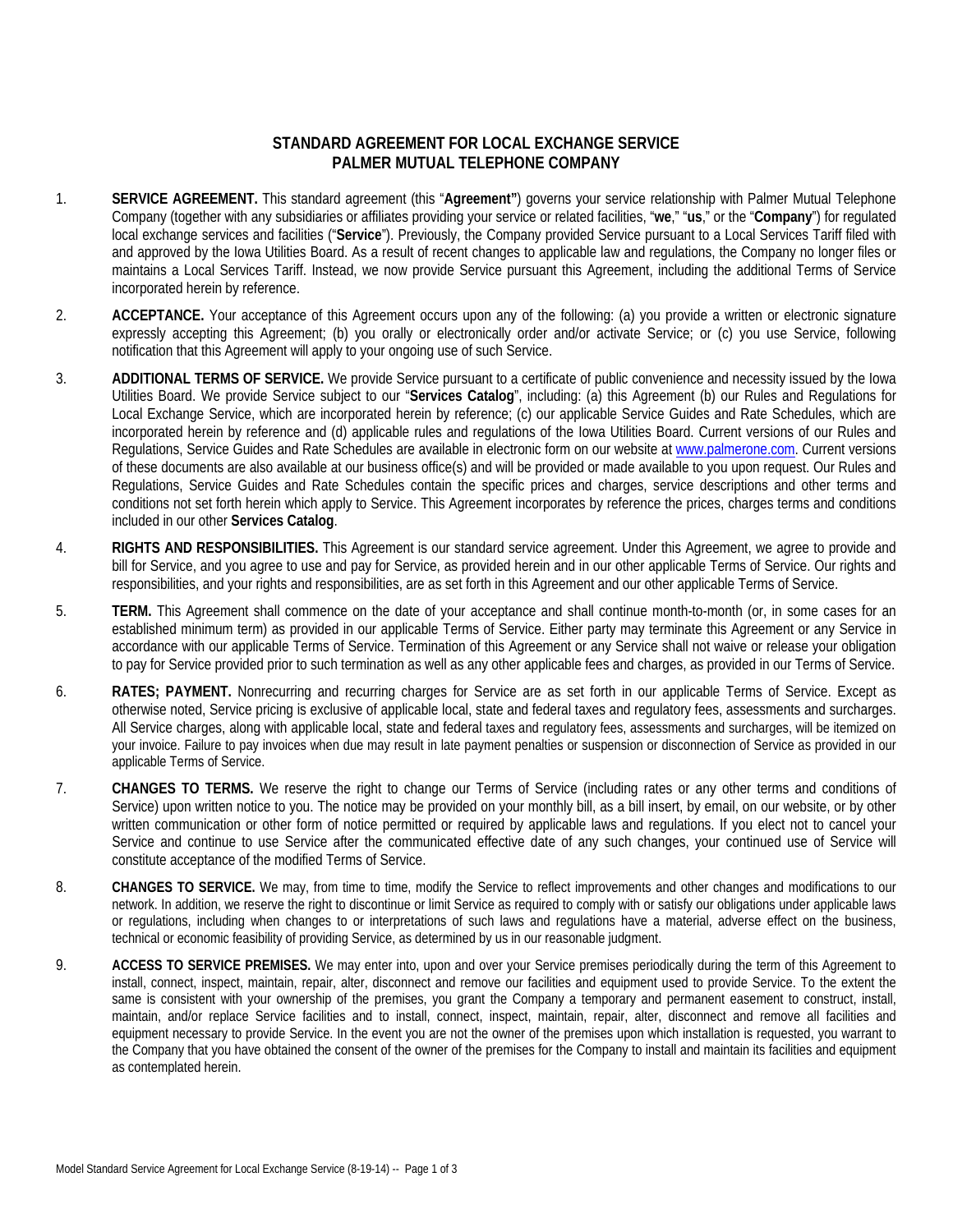- 10. **CREDIT CHECK; DEPOSITS.** In connection with your request or application for any Service, we may conduct an investigation into your creditworthiness, including obtaining one or more reports or ratings from one or more independent credit reporting or credit scoring agencies. We may require a deposit for you to establish or maintain Service. The deposit amount, the length of time we hold the deposit and changes to the deposit amount are determined based on your credit and payment history, our Terms of Service and any applicable laws or regulations. If Service is canceled or disconnected for any reason, we may, subject to our Terms of Service and applicable law and regulations, apply your deposit toward payment of outstanding charges.
- 11. **SERVICE ACCOUNTS.** Service accounts are assigned to customers only, and the customer in whose name the account is established will be treated as the account owner for all purposes. Account owners may designate one or more "authorized users" who will have access to account information and may make certain account changes in accordance with our policies and applicable laws and regulations. As the owner of the account, you are responsible for designating (or changing the designation) of any authorized users. You will hold the Company harmless from any claims arising from account instructions given or inquiries made by you or any authorized user. You are responsible for keeping all account and billing data with the Company up-to-date and accurate. Furnishing false data to the Company is grounds for immediate disconnection of Service and may subject you to civil or criminal liability.
- 12. **FEDERAL LIFELINE PROGRAM**. The Company is an eligible telecommunications carrier (ETC) within all or portions of its service area, meaning that it provides certain services supported by the federal Universal Service Fund, including the federal "Lifeline" program for qualifying low-income consumers. Single line, local residential service is a Lifeline-eligible service. Lifeline is a government benefit program which provides a monthly credit toward a qualified low-income subscriber's telephone bill. Only eligible low-income consumers may enroll in the Lifeline program. Consumers who meet eligibility criteria must also complete documentation necessary for enrollment. Lifeline assistance is non-transferable, and eligible subscribers may receive assistance from only one wireline or wireless telecommunications provider per household. If you believe you may qualify for the Lifeline program, please visit our website at www.palmerone.com or contact us to discuss program details, eligibility requirements or to request a Lifeline application. Consumers who willfully make false statements in order to obtain the benefit can be punished by fine or imprisonment or can be barred from the program. To report Lifeline fraud, you may contact the Federal Communications Commission Lifeline Fraud Tip Line: 1-855-4LL-TIPS (or 1-855-455-8477) or Lifeline@fcc.gov.
- 13. **DISCLAIMER OF WARRANTIES.** EXCEPT AS OTHERWISE EXPRESSLY PROVIDED IN OUR TERMS OF SERVICE, WE MAKE NO WARRANTIES WITH RESPECT TO ANY SERVICE OR FACILITIES, EXPRESS OR IMPLIED, INCLUDING ANY WARRANTIES CONCERNING THE SPECIFIC FUNCTION OF ANY SERVICE OR FACILITIES, OR THEIR RELIABILITY, AVAILABILITY, OR ABILITY TO MEET YOUR SPECIFIC NEEDS. TO THE EXTENT PERMITTED BY LAW, WE EXPRESSLY DISCLAIM ALL IMPLIED WARRANTIES, INCLUDING BUT NOT LIMITED TO IMPLIED WARRANTIES OF SATISFACTORY QUALITY, NON-INFRINGEMENT, MERCHANTABILITY AND FITNESS FOR A PARTICULAR PURPOSE.
- 14. **LIMITATION ON REMEDIES.** In addition to any other limitation on remedies or limitations of liability set forth in our Terms of Service or in applicable law or regulations, the Company shall not be liable for any delay or failure to provide Service at any time or from time to time, or any interruption or degradation of Service quality that is caused by any of the following: (a) an act or omission of an underlying carrier, service provider, vendor or other third party; (b) equipment, network or facility failure, including failure caused by the loss of power; (c) equipment, network or facility upgrade or modification; (d) force majeure events such as (but not limited to) acts of God, acts of nature, strikes, fire, war, riot, acts of terrorism and government actions; (e) equipment or facility shortage; (f) equipment or facility relocation; (g) any act or omission by you or any person using your Service; (h) theft, fraud or abuse of Service; or (i) any other cause that is beyond the Company's reasonable control.

THE EXTENT PERMITTED BY LAW, OUR TOTAL LIABILITY FOR ANY CLAIM UNDER THIS AGREEMENT, INCLUDING FOR ANY EXPRESS OR IMPLIED WARRANTIES, IS LIMITED TO THE AMOUNT YOU PAID US FOR THE AFFECTED SERVICE OR FACILITIES, WHETHER SUCH CLAIM OR REMEDY IS SOUGHT IN CONTRACT OR TORT, INCLUDING NEGLIGENCE, STRICT LIABILITY OR OTHERWISE. TO THE EXTENT PERMITTED BY LAW, WE SHALL NOT BE LIABLE TO YOU FOR ANY CONSEQUENTIAL, INCIDENTAL, INDIRECT, PUNITIVE, SPECIAL OR TREBLED OR ENHANCED DAMAGES, INCLUDING, BUT NOT LIMITED TO LOST PROFITS, LOST BUSINESS, OR OTHER COMMERCIAL OR ECONOMIC LOSS, WHETHER SUCH DAMAGES ARE CLAIMED FOR BREACH OF CONTRACT, NEGLIGENCE OR OTHERWISE AND WHETHER OR NOT WE HAVE BEEN ADVISED OF THE POSSIBILITY OF SUCH DAMAGES.

- 15. **INDEMNIFICATION.** You agree to indemnify the Company and our affiliates, officers, agents and employees from any liability or expense arising from claims, losses, damages, suits, judgments, litigation costs and attorneys' fees arising from or related to your abuse or misuse of Service, or any other violation of this Agreement or our other Terms of Service.
- 16. **ADDITIONAL SERVICES.** Our telecommunications and communications services are diverse, and not all services we provide are regulated services. This Agreement and the other Terms of Service identified herein apply only to local exchange services regulated by the Iowa Utilities Board. The Company may also offer or provide other products and services, including unregulated telecommunications or communications services. Unless otherwise specified, such products and services are not covered by this Agreement or our other Terms of Service referenced herein, but may be subject to other service contracts or terms and conditions of service provided or made available to customers in connection with those products and services.